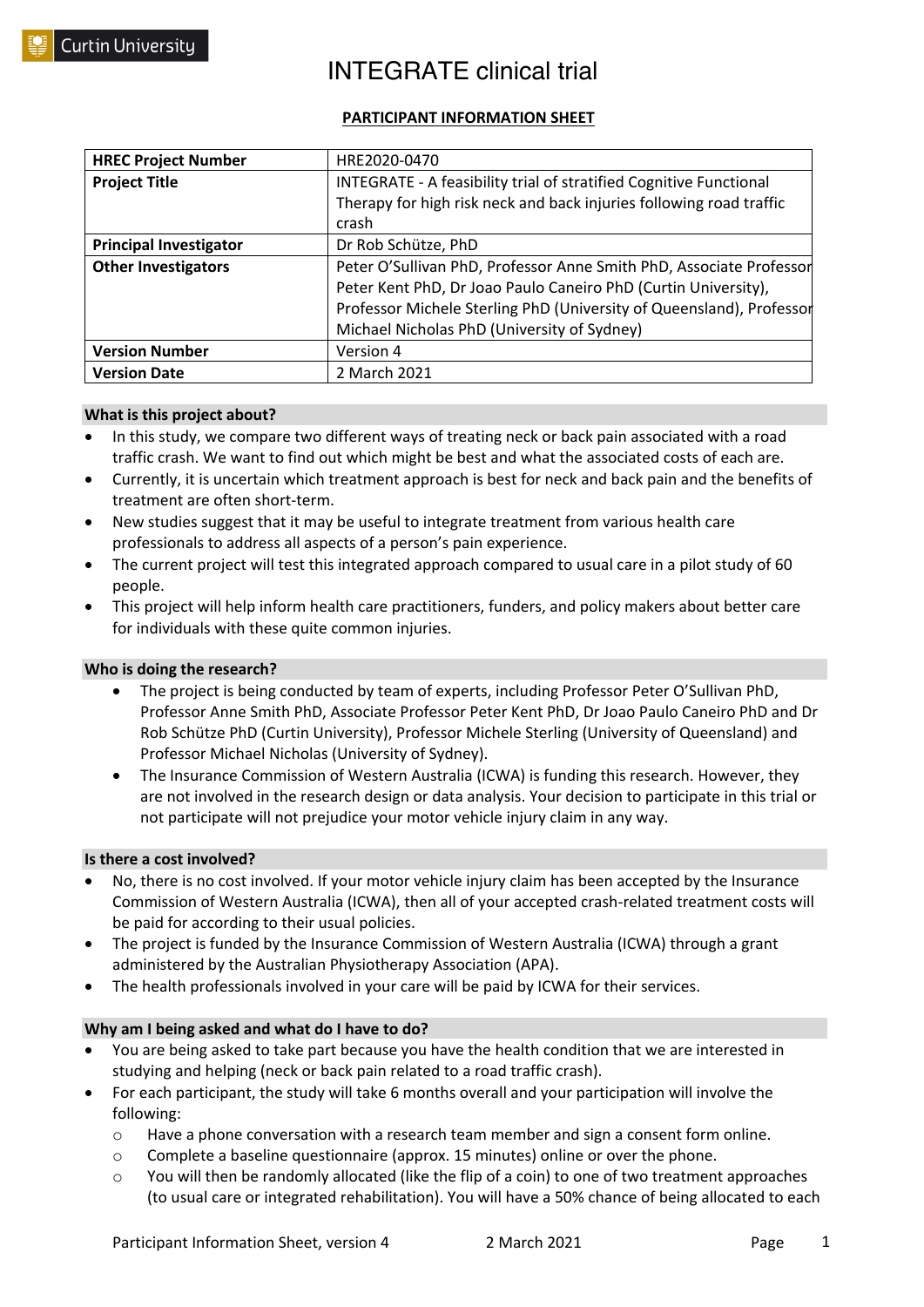approach. You will not be able to choose the treatment group you are allocated to. The study is conducted this way to ensure that the information obtained is reliable. Below we provide more detail of what each approach will include.

- o Complete follow-up online questionnaires at 3 months and 6 months.
- If you are allocated to the **usual care group**, your treatment will involve whatever you, your General Practitioner (GP) and any other health professionals decide on, and ICWA agrees to fund. This is the type of treatment pathway currently used for motor vehicle injury claims and your ICWA claims officer can explain more about this. This is the current best practice care and usually involves seeing whichever health care practitioners your GP thinks are needed to treat your condition. If you are allocated to this usual care group, we will not be involved in your treatment. You will be asked to complete two more online questionnaire, one at 3 months and one at 6 months.
- If you are allocated to the **integrated rehabilitation group**, you will be asked to attend up to 10 sessions (the first being 60minutes and the remainder up to 30-60 minutes each) with a physiotherapist over a 6-month period. The treatment will be at a physiotherapy clinic in one of three locations that is most convenient for you, and at times convenient to you. This will include:
	- **Education** the physiotherapist will listen to your story and give you information about pain and all factors that can contribute to it, and help you make sense of it to better manage your problem.
	- o **Specific movement training** the physiotherapist will look at your movements and postures, and train you to adopt a new way of moving that aims to reduce pain.
	- o **Lifestyle and physical activity training** you will be assisted to increase your physical activity levels as part of your management plan.
	- If you are experiencing significant psychological symptoms (e.g. increased stress, anxiety, trouble with sleep, low mood, problems driving etc.), your physiotherapist may recommend that you also work with a clinical psychologist to tackle these challenges. The psychologist and physiotherapist would work together to make these two aspects of your treatment complementary and align with your goals. The psychological aspect of the treatment might include: education to help you make sense of pain, relaxation training, help with problem solving, developing skills to get you thinking in a helpful way, goal-setting, and specific exercises to deal with any anxiety related to the crash itself. This would involve up to 10 sessions. You would be free to decide whether you engage with this psychological treatment or not.
	- You will continue to see your GP as needed. Your GP will also be contacted by the physiotherapist and psychologist involved in your care so that they can all communicate throughout the trial and integrate their care to align with your goals and needs.
	- If you are already receiving treatment from a physiotherapist and/or psychologist, we may recommend you transfer your care to the trial physiotherapist/psychologist for the duration of the trial because it is generally better to only see one health professional from the same discipline at a time. However, we will discuss this with you, and you will make the final decision.
	- In addition to whatever GP care you need, this integrated rehabilitation approach involves up to 10 sessions of physiotherapy plus up to 10 sessions of clinical psychology support (if recommended and you agree to it). This dose of treatment is what we expect will be sufficient to help you to rehabilitate. If you and your GP believe further physiotherapy/psychology treatment is needed after this, we will seek approval from ICWA to fund more sessions. However, this will follow ICWA's normal approval process and we cannot guarantee that they will agree to further sessions.
- We may also ask you whether you are interested in providing some verbal feedback about your experience of this treatment. This would take the form of an interview that is recorded and transcribed for analysis. If you are approached about this, we will give you another information sheet and consent form to consider before agreeing to participating.
- Video In the Participant Consent Form, we will ask you whether your clinician can video record some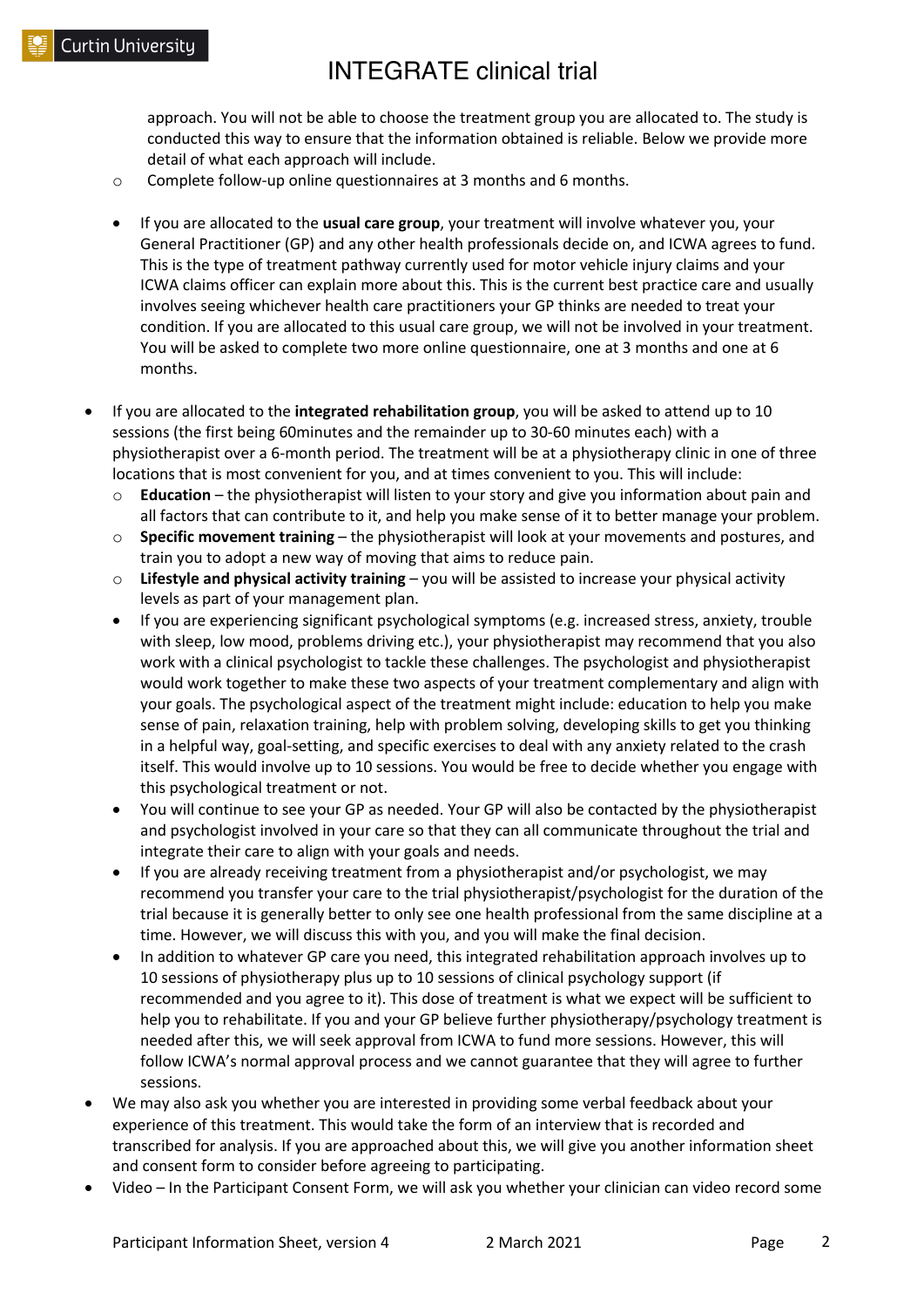of your treatment sessions. The purpose of these videos is for the research team to give your clinician feedback on their treatment to help optimise the intervention you receive. The videos will only be viewed by the trial researchers and clinicians and will not be used for any other purpose. If you are not comfortable with this, you can just decline the invitation on the consent form, and it will not affect your treatment in any way nor your relationship with your clinicians or any of the research team. You can also verbally decline consent for video at any time by telling your clinician to not record.

- Since there is ongoing uncertainty surrounding the future impact of COVID-19 in Western Australia, there is a chance that face-to-face healthcare appointments may be restricted by the WA government if there are new virus outbreaks. We will follow the directives and recommendations of relevant government authorities to best protect participants and public health. Therefore, if required, we may deliver some appointments for those in the integrated rehabilitation group via telehealth rather than in person. Our health practitioners have experience with this and would guide participants through the process.
- Regardless of which group you are allocated to, we will also request information from ICWA about which treatments you receive in the 6 months you are involved in the trial and how much they cost.

#### **How much time is required for participation in the study?**

**For participants in the usual care group:** Initial phone call and completion of all questionnaires at all time points = approximately 1 hour. So, the *total time commitment:* approximately **1 hours over 6 months**.

**For those allocated to the integrated rehabilitation group**: Initial phone call and completion of all questionnaires at all time points = approximately 1 hour; physiotherapy treatment (up to 10 hours) and psychologist sessions (up to 10 hours). So, the *total time commitment:* **up to 21 hours over 6 months**. This is in addition to time spent seeing your GP and any other health professionals they recommend.

#### **Are there any benefits to being in the research project?**

- If randomised to the usual care group, you will be greatly helping the study by your experience setting the benchmark by which we will know whether the integrated rehabilitation being studied is any better or not. *Without this, our study would not be possible.* Since this usual care pathway involves treatment from well-qualified health professionals, you are also likely to experience the benefits of high-quality health care.
- If randomised to integrated rehabilitation groups, you are also likely to experience the benefits of high-quality health care from well qualified clinicians. We do not currently know if this treatment is any better than usual care treatment.
- We anticipate the results of this research will allow us to:
	- o Improve the knowledge we have about this health condition.
	- $\circ$  Inform ICWA and health care practitioners about better ways of managing people with the same health condition as you.
	- o Inform future research in crash-related neck and back pain.
- After your 6-month participation in the study, if you wish to have access to the individualised rehabilitation treatment at your own cost (or paid for by ICWA if your claim is still open and they agree to fund it), this can be arranged. If your claim has been finalised, subsidised access to this treatment may be available through Medicare rebates. This would require a referral from your GP and the research team can explain more about this.

#### **Are there any risks, discomforts or inconveniences from being in the research project?**

- Participation will require some time commitment depending on your group allocation to attend physiotherapy +/- psychology sessions and complete the questionnaires as described above.
- Participants in the individualised rehabilitation groups will undergo a clinical examination and be prescribed movements to do in the clinic and at home. It is possible these may exacerbate your pain,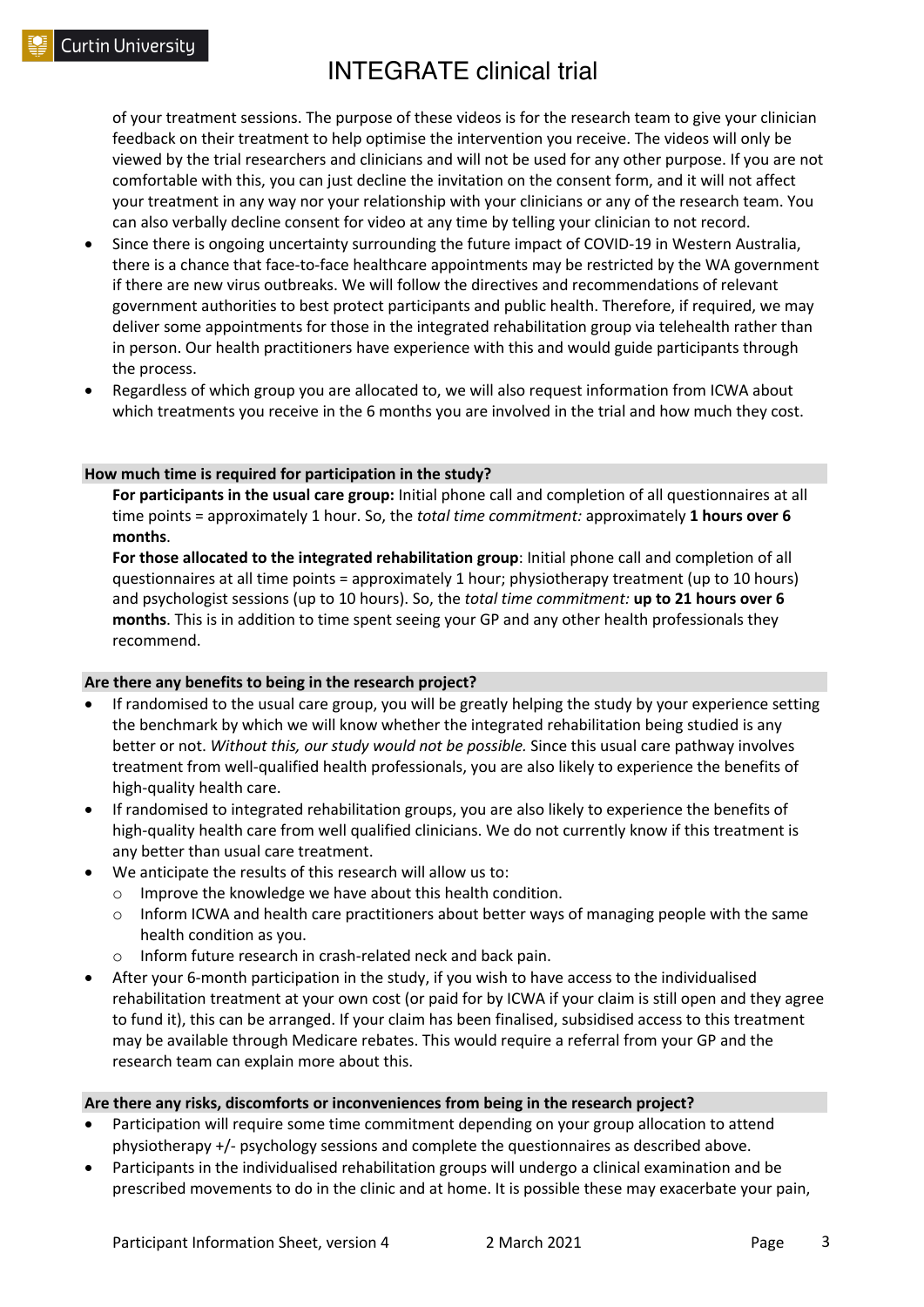especially in the short term. If you do experience any increase in pain, please bring this to the attention of your treating physiotherapist.

• If you receive psychological treatment for emotional distress associated with the crash, you may experience a short-term exacerbation of symptoms as you start to address the problem. This is likely to be temporary and is part of the rehabilitation process.

#### **Who will have access to my information?**

- The information collected in this research will be re-identifiable (coded). This means that we will remove all personally identifying information on all data and replace it with a code. Only the research team will have access to the code to match your name, if it is necessary to do so. Any information we collect will be treated as confidential and used only in this project. The only people who will have access to your information are the research team at and Curtin University.
- In addition to information you supply in the online questionnaires, information collected by ICWA about the treatments you access and their costs will be shared with the research team and stored confidentially.
- *How will information be stored?* Electronic data will be password-protected and stored on a secure Curtin University server. Hard copy data will be kept in locked storage in the office of Dr Rob Schütze at Curtin University, Bentley, WA.
- *How long will the information be stored and what happens at the end of the storage period?* The information we collect in this study will be consolidated and kept under secure conditions at Curtin University for 7 years after the research has ended and then it will be destroyed.
- You have the right to access, and request correction of, your information in accordance with relevant privacy laws.
- The results of this research may be presented at conferences or published in professional journals but you will not be identified in any results that are published or presented.
- The de-identified data may be made publicly available, as there is a growing call for such information to be available to allow anyone to check the results and for the data to be used in other ethicallyapproved research projects. You will not be identifiable in that data.

#### **Will you tell me the results of the research?**

• Yes. We will write to you at the end of the research and inform you of the publication of the main results of the research. This is likely to be in 2022. We will contact you by email using the details you provide when enrolling in the project. As noted above, your email details will be password-protected and stored on a secure Curtin University server.

#### **Do I have to take part in the research project?**

Taking part in a research project is voluntary. It is your choice whether to take part or not. You do not have to agree to participate if you do not want to and it will have no impact on your motor vehicle injury claim with ICWA. If you decide to take part and then change your mind, that is okay, you can withdraw from the project and it will not affect your relationship with the researchers or ICWA. You do not have to give us a reason; just tell us that you want to stop. Please let us know you want to stop, so we can make sure you are aware of anything that needs to be done so you can withdraw safely. If you chose to leave the study, we will use any information already collected, unless you tell us not to. If data has already been de-identified it will not be possible to not use it.

#### **What happens next and who can I contact about the research?**

- If you have any questions about the research please contact the trial manager, Dr Rob Schütze on 9266 3176 or via email: r.schutze@curtin.edu.au.
- If you decide to take part in this research, we will ask you to provide consent using an online consent form. By consent, you are telling us that you understand what you have read and what has been discussed. Consenting indicates that you agree to be in the research project and have your health information used as described. Please take your time and ask any questions you have before you